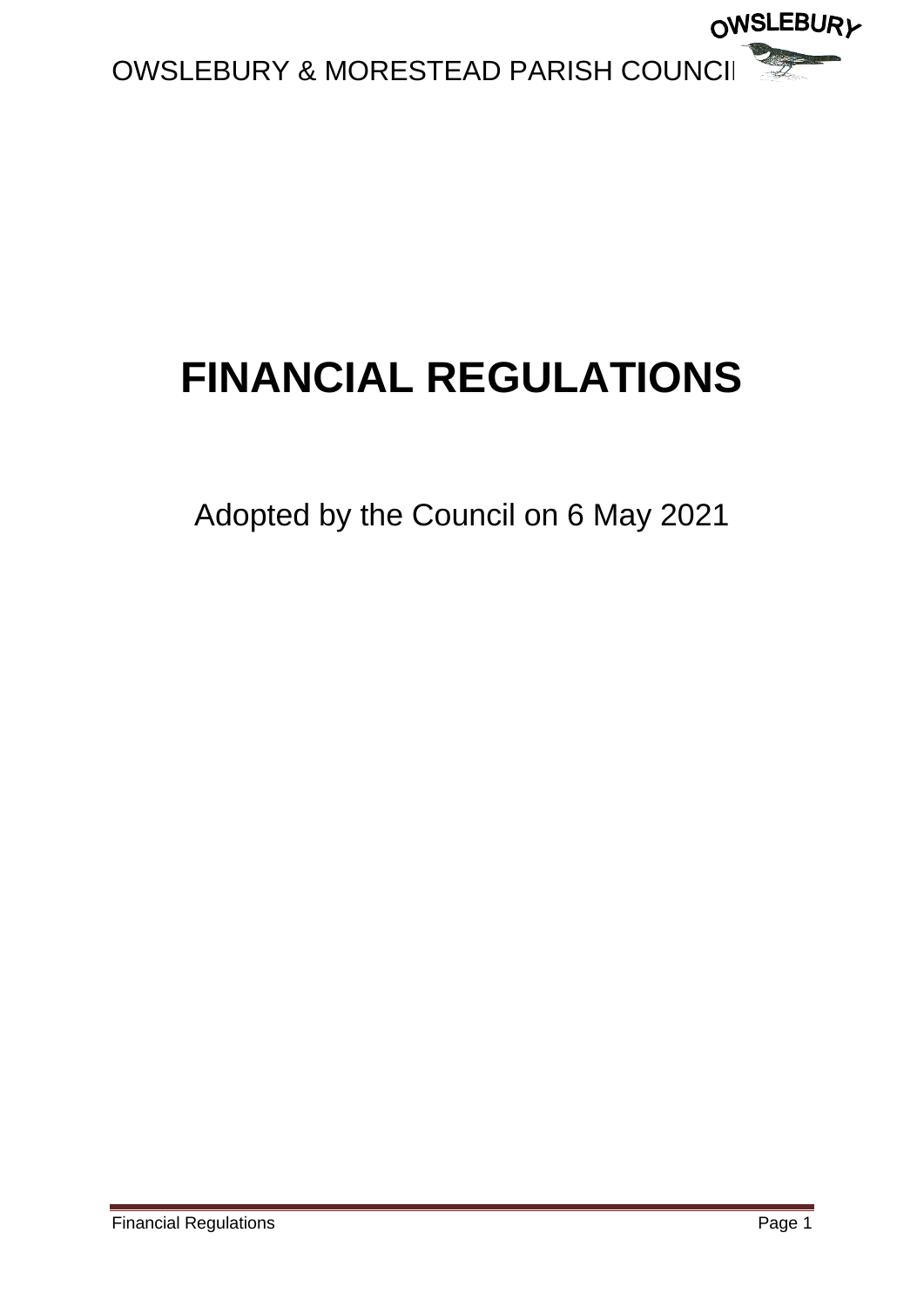### OWSLEBURY & MORESTEAD PARISH COUNCI



1.1. These financial regulations govern the conduct of financial management by the council and may only be amended or varied by resolution of the council. Financial regulations are one of the council's three governing policy documents providing procedural guidance for members and officers. Financial regulations must be observed in conjunction with the council's standing orders and any individual financial regulations relating to contracts.

1.2. The council is responsible in law for ensuring that its financial management is adequate and effective and that the council has a sound system of internal control which facilitates the effective exercise of the council's functions, including arrangements for the management of risk.

1.3. The council's accounting control systems must include measures:

- for the timely production of accounts:
- that provide for the safe and efficient safeguarding of public money;
- to prevent and detect inaccuracy and fraud; and
- identifying the duties of officers.

1.4. These financial regulations demonstrate how the council meets these responsibilities and requirements.

1.5. At least once a year, prior to approving the Annual Governance Statement, the council must review the effectiveness of its system of internal control which shall be in accordance with proper practices.

1.6. Deliberate or wilful breach of these Regulations by an employee may give rise to disciplinary proceedings.

1.7. Members of Council are expected to follow the instructions within these Regulations and not to entice employees to breach them. Failure to follow instructions within these Regulations brings the office of councillor into disrepute.

1.8. The Responsible Financial Officer (RFO) holds a statutory office to be appointed by the council. The Clerk has been appointed as RFO for this council and these regulations will apply accordingly.

1.9. The RFO;

- acts under the policy direction of the council:
- administers the council's financial affairs in accordance with all Acts, Regulations and proper practices;
- determines on behalf of the council its accounting records and accounting control systems;
- ensures the accounting control systems are observed;
- maintains the accounting records of the council up to date in accordance with proper practices;
- assists the council to secure economy, efficiency and effectiveness in the use of its resources; and
- produces financial management information as required by the council.

1.10. The accounting records determined by the RFO shall be sufficient to show and explain the council's transactions and to enable the RFO to ensure that any income and expenditure account and statement of balances, or record of receipts and payments and additional information, as the case may be, or management information prepared for the council from time to time comply with the Accounts and Audit Regulations.

∩WSLEBUR*v*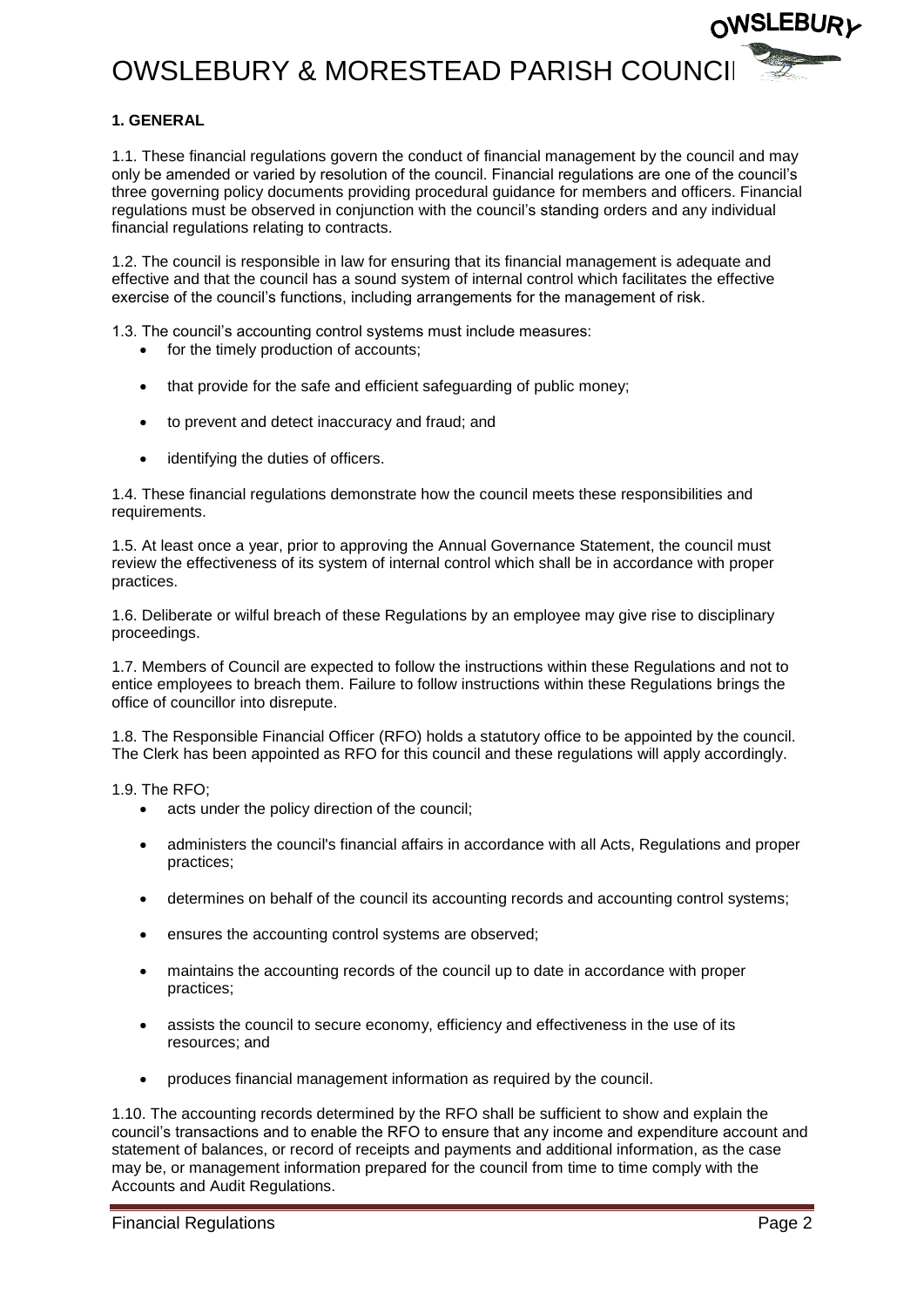### OWSLEBURY & MORESTEAD PARISH COUNCI

- 1.11. The accounting records determined by the RFO shall in particular contain:
	- entries from day to day of all sums of money received and expended by the council and the matters to which the income and expenditure or receipts and payments account relate;
	- a record of the assets and liabilities of the council; and
	- wherever relevant, a record of the council's income and expenditure in relation to claims made, or to be made, for any contribution, grant or subsidy.

1.12. The accounting control systems determined by the RFO shall include:

- procedures to ensure that the financial transactions of the council are recorded as soon as reasonably practicable and as accurately and reasonably as possible;
- procedures to enable the prevention and detection of inaccuracies and fraud and the ability to reconstruct any lost records;
- identification of the duties of officers dealing with financial transactions and division of responsibilities of those officers in relation to significant transactions;
- procedures to ensure that uncollectable amounts, including any bad debts are not submitted to the council for approval to be written off except with the approval of the RFO and that the approvals are shown in the accounting records; and
- measures to ensure that risk is properly managed.

1.13. The council is not empowered by these Regulations or otherwise to delegate certain specified decisions. In particular any decision regarding:

- setting the final budget or the precept (council tax requirement);
- approving accounting statements;
- approving an annual governance statement;
- borrowing:
- writing off bad debts;
- declaring eligibility for the General Power of Competence; and
- addressing recommendations in any report from the internal or external auditors, shall be a matter for the full council only.

1.14. In addition the council must:

- determine and keep under regular review the bank mandate for all council bank accounts;
- approve any grant or a single commitment in excess of £5,000; and
- in respect of the annual salary for any employee have regard to recommendations about annual salaries of employees made by the relevant committee in accordance with its terms of reference.

1.15. In these financial regulations, references to the Accounts and Audit Regulations or 'the regulations' shall mean the regulations issued under the provisions of section 27 of the Audit Commission Act 1998, or any superseding legislation, and then in force unless otherwise specified.

In these financial regulations the term 'proper practice' or 'proper practices' shall refer to guidance issued in *Governance and Accountability for Local Councils - a Practitioners' Guide (England)* issued by the Joint Practitioners Advisory Group (JPAG), available from the websites of NALC and the Society for Local Council Clerks (SLCC).

∩WSLEBUR*v*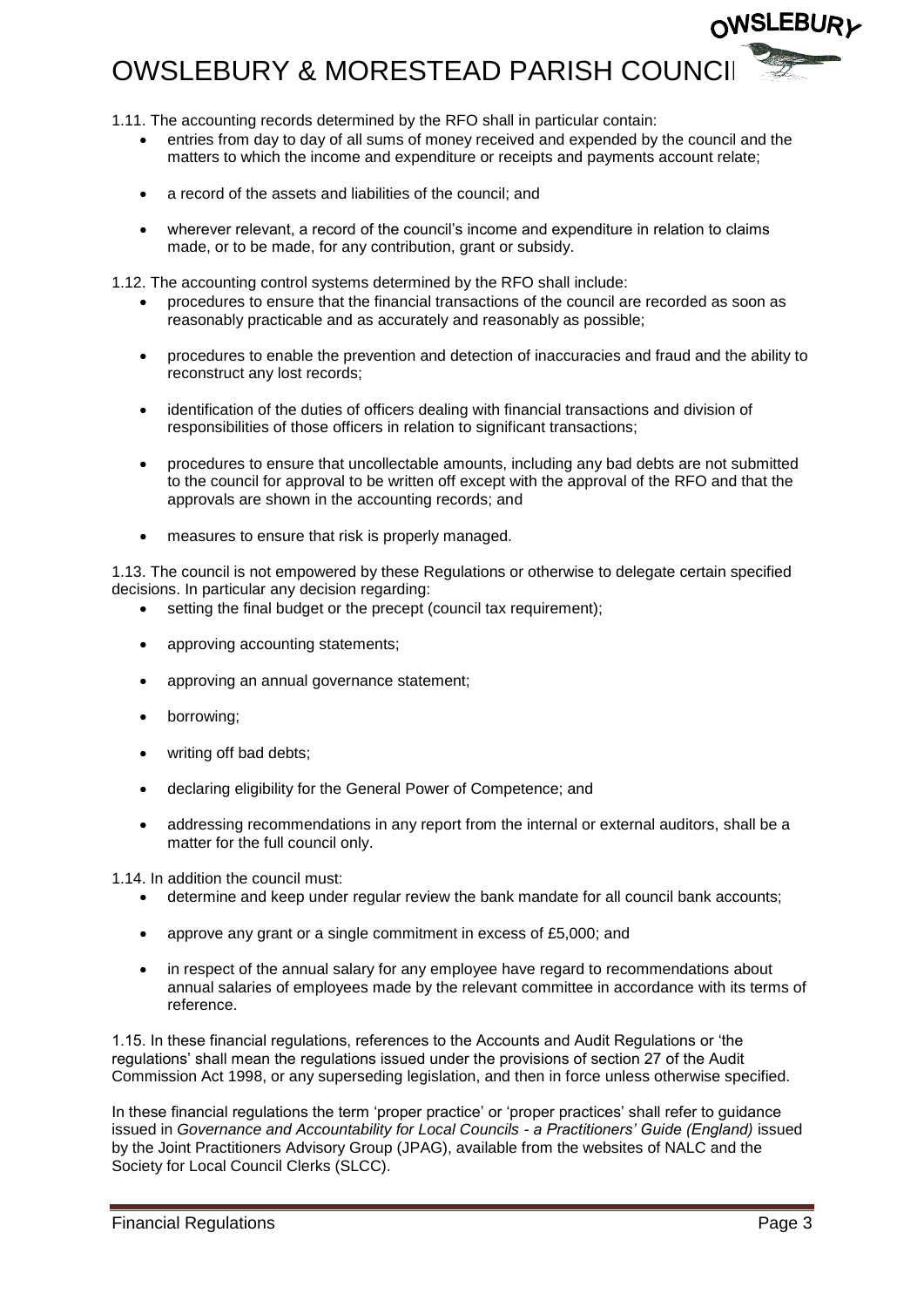

2.1. All accounting procedures and financial records of the council shall be determined by the RFO in accordance with the Accounts and Audit Regulations, appropriate guidance and proper practices.

2.2. On a regular basis, at least once in each quarter, and at each financial year end, a member other than the Chairman or a cheque signatory shall be appointed to verify bank reconciliations (for all accounts) produced by the RFO. The member shall sign the reconciliations and the original bank statements (or similar document) as evidence of verification. This activity shall on conclusion be reported, including any exceptions, to and noted by the council.

2.3. The RFO shall complete the annual statement of accounts, annual report, and any related documents of the council contained in the Annual Return (as specified in proper practices) as soon as practicable after the end of the financial year and having certified the accounts shall submit them and report thereon to the council within the timescales set by the Accounts and Audit Regulations.

2.4. The council shall ensure that there is an adequate and effective system of internal audit of its accounting records, and of its system of internal control in accordance with proper practices. Any officer or member of the council shall make available such documents and records as appear to the council to be necessary for the purpose of the audit and shall, as directed by the council, supply the RFO, internal auditor, or external auditor with such information and explanation as the council considers necessary for that purpose.

2.5. The internal auditor shall be appointed by and shall carry out the work in relation to internal controls required by the council in accordance with proper practices.

2.6. The internal auditor shall:

- be competent and independent of the financial operations of the council;
- report to council in writing, or in person, on a regular basis with a minimum of one annual written report during each financial year;
- to demonstrate competence, objectivity and independence, be free from any actual or perceived conflicts of interest, including those arising from family relationships; and
- have no involvement in the financial decision making, management or control of the council.

2.7. Internal or external auditors may not under any circumstances:

- perform any operational duties for the council;
- initiate or approve accounting transactions; or
- direct the activities of any council employee, except to the extent that such employees have been appropriately assigned to assist the internal auditor.

2.8. For the avoidance of doubt, in relation to internal audit the terms 'independent' and 'independence' shall have the same meaning as is described in proper practices.

2.9. The RFO shall make arrangements for the exercise of electors' rights in relation to the accounts including the opportunity to inspect the accounts, books, and vouchers and display or publish any notices and statements of account required by Audit Commission Act 1998, or any superseding legislation, and the Accounts and Audit Regulations.

2.10. The RFO shall, without undue delay, bring to the attention of all councillors any correspondence or report from internal or external auditors.

#### **3. ANNUAL ESTIMATES (BUDGET) AND FORWARD PLANNING**

**WSLEBURL**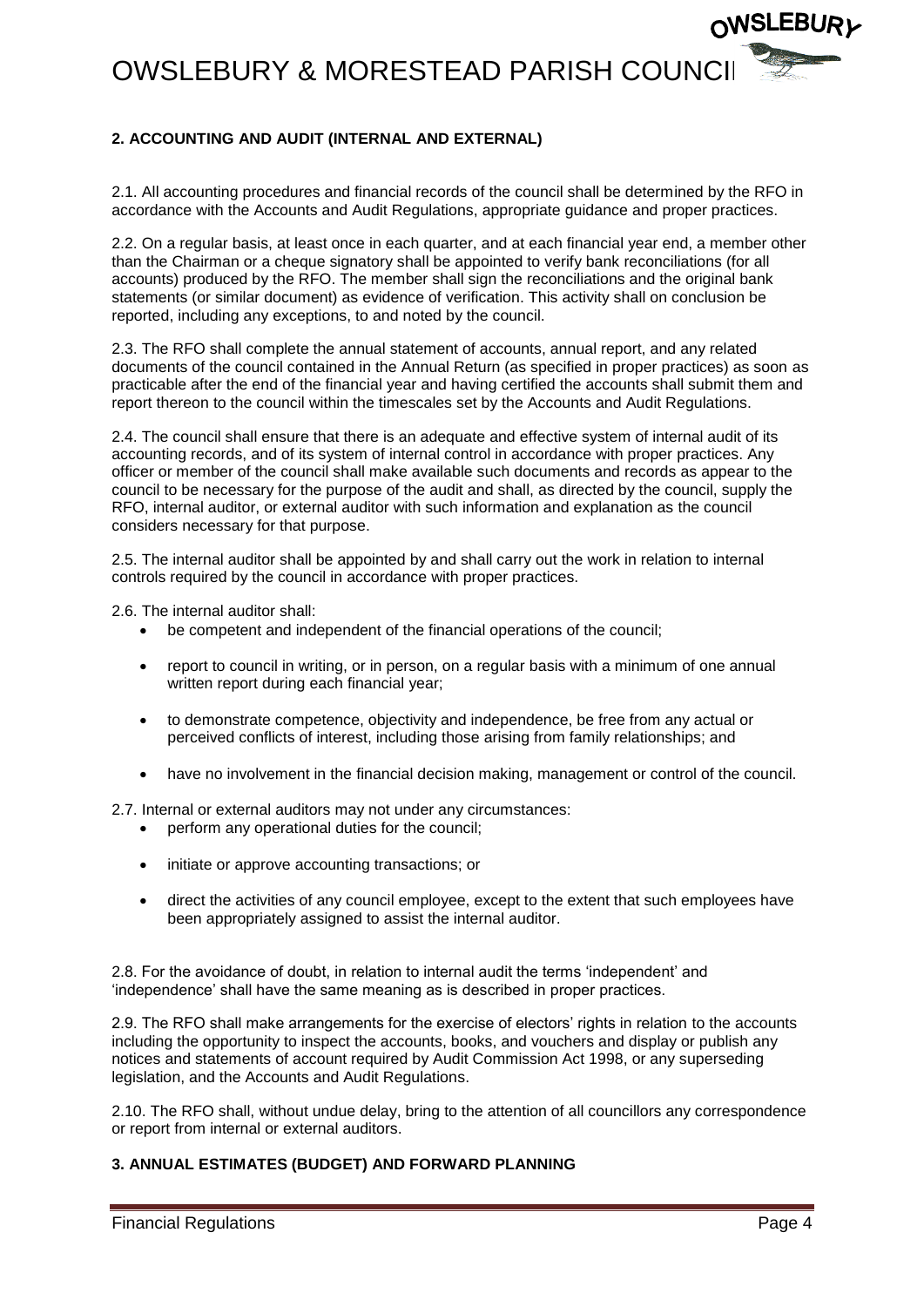

3.1. Each committee (if any) shall review its three year forecast of revenue and capital receipts and payments. Having regard to the forecast, it shall thereafter formulate and submit proposals for the following financial year to the council not later than the end of November each year including any proposals for revising the forecast.

3.2. The RFO must each year, by no later than January, prepare detailed estimates of all receipts and payments including the use of reserves and all sources of funding for the following financial year in the form of a budget to be considered by the council.

3.3. The council shall consider annual budget proposals in relation to the council's three year forecast of revenue and capital receipts and payments including recommendations for the use of reserves and sources of funding and update the forecast accordingly.

3.4. The council shall fix the precept (council tax requirement), and relevant basic amount of council tax to be levied for the ensuing financial year not later than by the end of January each year. The RFO shall issue the precept to the billing authority and shall supply each member with a copy of the approved annual budget.

3.5. The approved annual budget shall form the basis of financial control for the ensuing year.

#### **4. BUDGETARY CONTROL AND AUTHORITY TO SPEND**

4.1. Expenditure on revenue items may be authorised up to the amounts included for that class of expenditure in the approved budget. This authority is to be determined by:

• the council for all items over £5,000;

• a duly delegated committee of the council for items over £500; or

• the Clerk, in conjunction with Chairman of Council or Chairman of the appropriate committee, for any items below £500.

Such authority is to be evidenced by a minute or by an authorisation slip duly signed by the Clerk, and where necessary also by the appropriate Chairman. Contracts may not be disaggregated to avoid controls imposed by these regulations.

4.2. No expenditure may be authorised that will exceed the amount provided in the revenue budget for that class of expenditure other than by resolution of the council, or duly delegated committee. During the budget year and with the approval of council having considered fully the implications for public services, unspent and available amounts may be moved to other budget headings or to an earmarked reserve as appropriate ('virement').

4.3. Unspent provisions in the revenue or capital budgets for completed projects shall not be carried forward to a subsequent year.

4.4. The salary budgets are to be reviewed at least annually in March for the following financial year and such review shall be evidenced by a hard copy schedule signed by the Clerk and the Chairman of Council or relevant committee. The RFO will inform committees of any changes impacting on their budget requirement for the coming year in good time.

4.5. In cases of extreme risk to the delivery of council services, the clerk may authorise revenue expenditure on behalf of the council which in the clerk's judgement it is necessary to carry out. Such expenditure includes repair, replacement or other work, whether or not there is any budgetary provision for the expenditure, subject to a limit of £500. The Clerk shall report such action to the chairman as soon as possible and to the council as soon as practicable thereafter.

4.6. No expenditure shall be authorised in relation to any capital project and no contract entered into or tender accepted involving capital expenditure unless the council is satisfied that the necessary funds are available and the requisite borrowing approval has been obtained.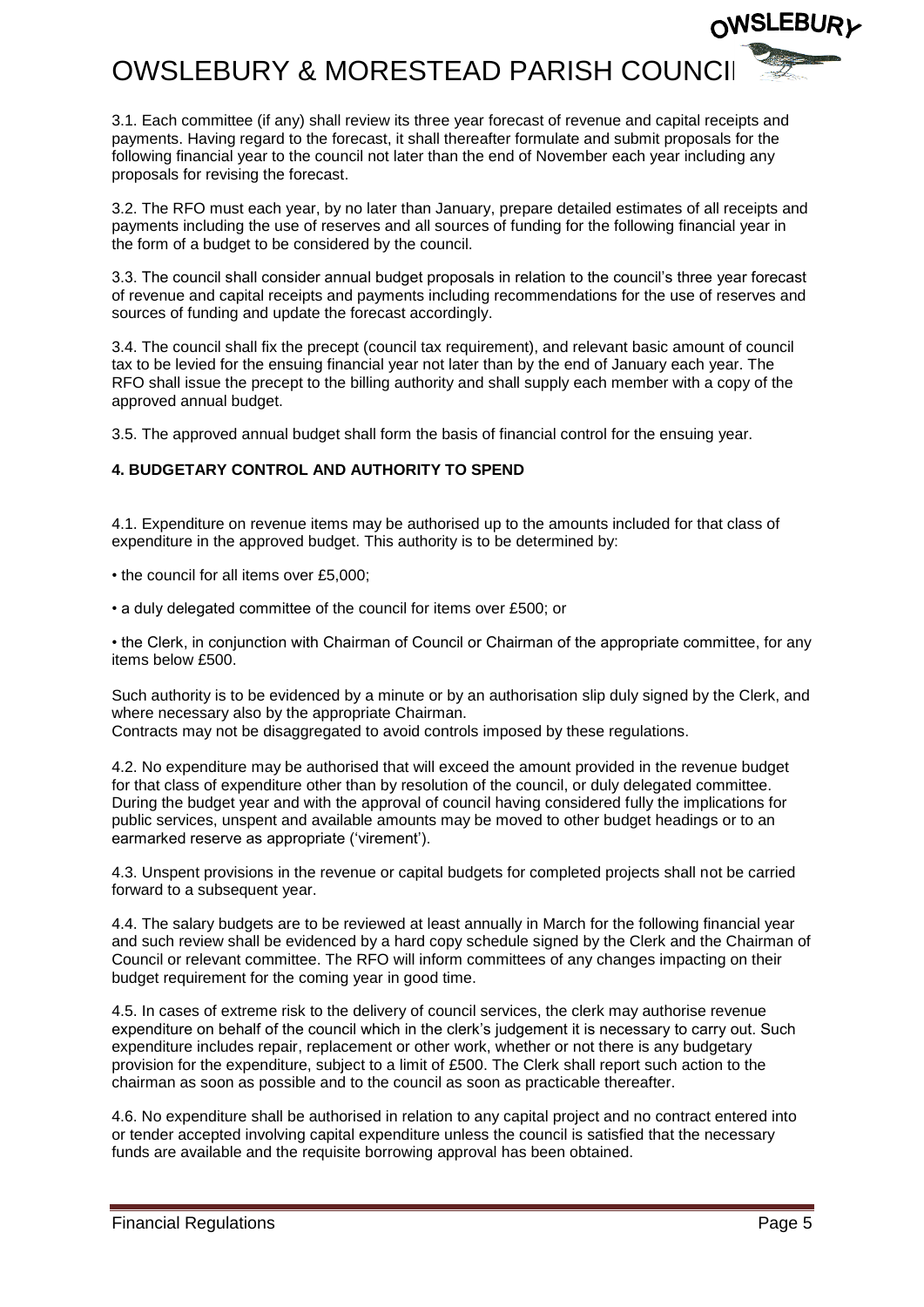

4.7. All capital works shall be administered in accordance with the council's standing orders and financial regulations relating to contracts.

4.8. The RFO shall regularly provide the council with a statement of receipts and payments to date under each head of the budgets, comparing actual expenditure to the appropriate date against that planned as shown in the budget. These statements are to be prepared at least at the end of each financial quarter and shall show explanations of material variances. For this purpose "material" shall be in excess of £100 or 15% of the budget.

4.9. Changes in earmarked reserves shall be approved by council as part of the budgetary control process.

#### **5. BANKING ARRANGEMENTS AND AUTHORISATION OF PAYMENTS**

5.1. The council's banking arrangements, including the bank mandate, shall be made by the RFO and approved by the council; banking arrangements may not be delegated to a committee. They shall be regularly reviewed for safety and efficiency.

5.2. The RFO shall prepare a schedule of payments requiring authorisation, forming part of the Agenda for the Meeting and, together with the relevant invoices, present the schedule to council. The council shall review the schedule for compliance and, having satisfied itself shall authorise payment by a resolution of the council. The approved schedule shall be ruled off and initialled by the Chairman of the Meeting. A detailed list of all payments shall be disclosed within or as an attachment to the minutes of the meeting at which payment was authorised. Personal payments (including salaries, wages, expenses and any payment made in relation to the termination of a contract of employment) may be summarised to remove public access to any personal information.

5.3. All invoices for payment shall be examined, verified and certified by the RFO to confirm that the work, goods or services to which each invoice relates has been received, carried out, examined and represents expenditure previously approved by the council.

5.4. The RFO shall examine invoices for arithmetical accuracy and analyse them to the appropriate expenditure heading. The RFO shall take all steps to pay all invoices submitted, and which are in order, at the next available council meeting.

5.5. The Clerk and RFO shall have delegated authority to authorise the payment of items only in the following circumstances:

a) If a payment is necessary to avoid a charge to interest under the Late Payment of Commercial Debts (Interest) Act 1998, and the due date for payment is before the next scheduled Meeting of council, where the Clerk and RFO certify that there is no dispute or other reason to delay payment, provided that a list of such payments shall be submitted to the next appropriate meeting of council;

b) An expenditure item authorised under 5.6 below (continuing contracts and obligations) provided that a list of such payments shall be submitted to the next appropriate meeting of council; or

c) fund transfers within the councils banking arrangements up to the sum of £10,000, provided that a list of such payments shall be submitted to the next appropriate meeting of council meeting.

5.6. For each financial year the Clerk and RFO shall draw up a list of due payments which arise on a regular basis as the result of a continuing contract, statutory duty, or obligation (such as but not exclusively) Salaries, PAYE and NI, Superannuation Fund and regular maintenance contracts and the like for which council may authorise payment for the year provided that the requirements of regulation 4.1 (Budgetary Controls) are adhered to, provided also that a list of such payments shall be submitted to the next appropriate meeting of council.

5.7. A record of regular payments made under 5.6 above shall be drawn up and be signed by two members on each and every occasion when payment is authorised - thus controlling the risk of duplicated payments being authorised and / or made.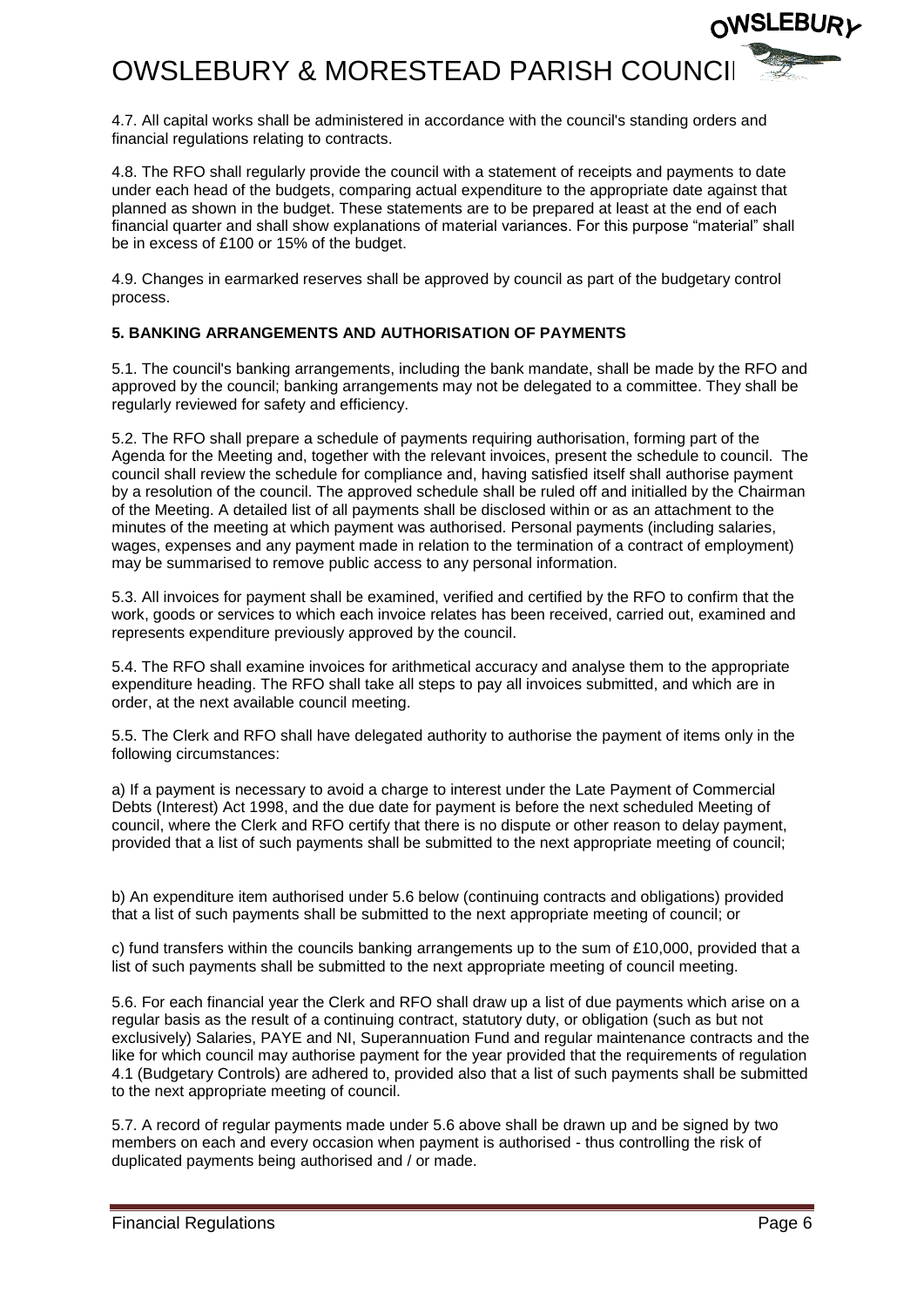

5.8. In respect of grants a duly authorised committee shall approve expenditure within any limits set by council and in accordance with any policy statement approved by council. Any Revenue or Capital Grant in excess of £5,000 shall before payment, be subject to ratification by resolution of the council.

5.9. Members are subject to the Code of Conduct that has been adopted by the council and shall comply with the Code and Standing Orders when a decision to authorise or instruct payment is made in respect of a matter in which they have a disclosable pecuniary or other interest, unless a dispensation has been granted.

5.10. The council will aim to rotate the duties of members in these Regulations so that onerous duties are shared out as evenly as possible over time.

5.11. Any changes in the recorded details of suppliers, such as bank account records, shall be approved in writing by a Member.

#### **6. INSTRUCTIONS FOR THE MAKING OF PAYMENTS**

6.1. The council will make safe and efficient arrangements for the making of its payments.

6.2. Following authorisation under Financial Regulation 5 above, the council, a duly delegated committee or, if so delegated, the Clerk or RFO shall give instruction that a payment shall be made.

6.3. All payments shall be effected by cheque or other instructions to the council's bankers, or otherwise, in accordance with a resolution of council.

6.4. Cheques or orders for payment drawn on the bank account in accordance with the schedule as presented to council or committee shall be signed by two members of council ,in accordance with a resolution instructing that payment. A member who is a bank signatory, having a connection by virtue of family or business relationships with the beneficiary of a payment, should not, under normal circumstances, be a signatory to the payment in question.

6.5. To indicate agreement of the details shown on the cheque or order for payment with the counterfoil and the invoice or similar documentation, the signatories shall each also initial the cheque counterfoil.

6.6. Cheques or orders for payment shall not normally be presented for signature other than at a council meeting (including immediately before or after such a meeting). Any signatures obtained away from such meetings shall be reported to the council at the next convenient meeting.

6.7. If thought appropriate by the council, payment for utility supplies (energy, telephone and water) and any National Non-Domestic Rates may be made by variable direct debit provided that the instructions are signed by two members and any payments are reported to council as made. The approval of the use of a variable direct debit shall be renewed by resolution of the council at least every two years.

6.8. If thought appropriate by the council, payment for certain items (principally salaries) may be made by banker's standing order provided that the instructions are signed, or otherwise evidenced by two members are retained and any payments are reported to council as made. The approval of the use of a banker's standing order shall be renewed by resolution of the council at least every two years.

6.9. If thought appropriate by the council, payment for certain items may be made by BACS or CHAPS methods provided that the instructions for each payment are signed, or otherwise evidenced, by two authorised bank signatories, are retained and any payments are reported to council as made. The approval of the use of BACS or CHAPS shall be renewed by resolution of the council at least every two years.

6.10. If thought appropriate by the council payment for certain items may be made by internet banking transfer provided evidence is retained showing which members approved the payment.

6.11. Where a computer requires use of a personal identification number (PIN) or other password(s), for access to the council's records on that computer, a note shall be made of the PIN and Passwords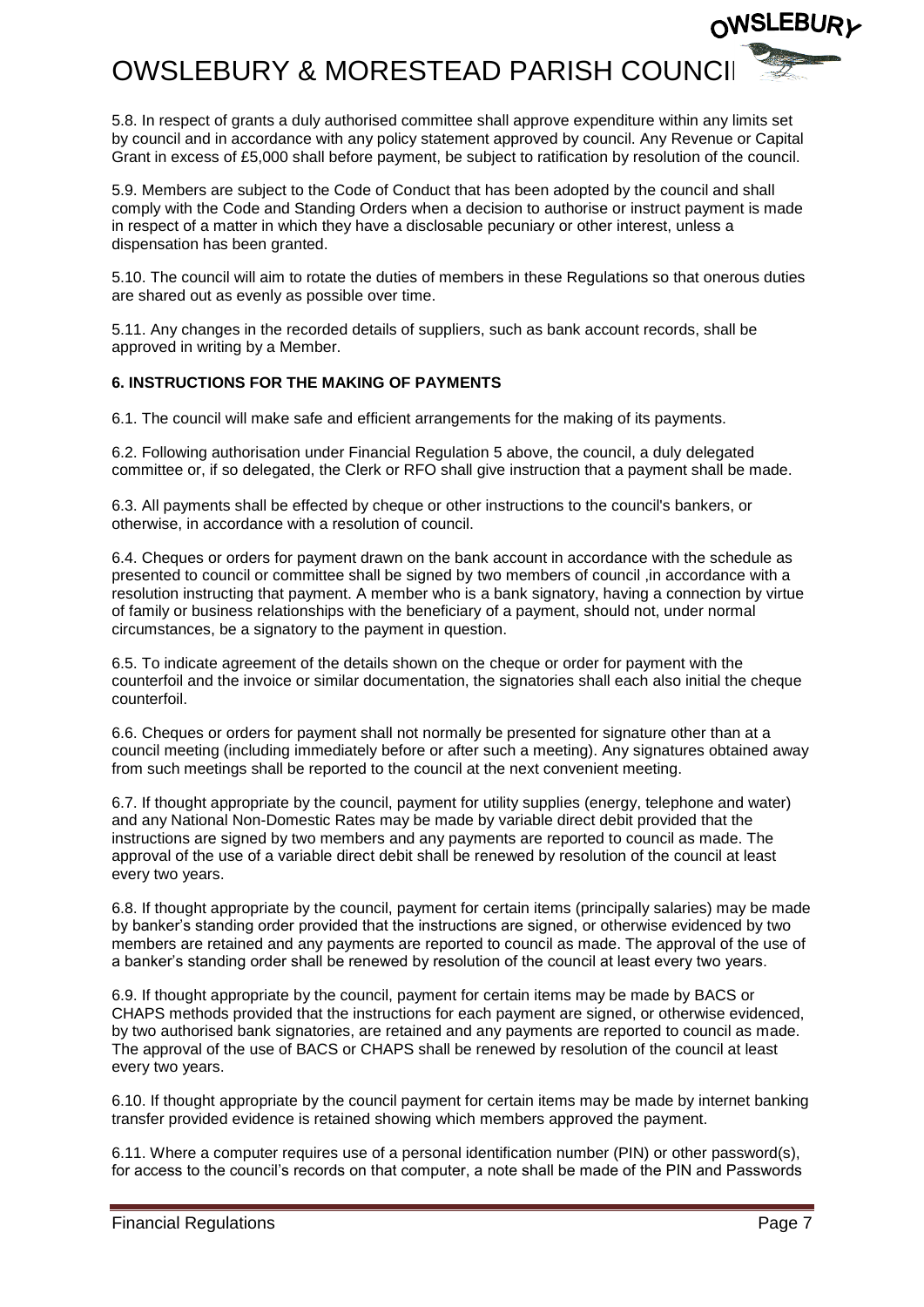

and shall be handed to and retained by the Chairman of Council in a sealed dated envelope. This envelope may not be opened other than in the presence of two other councillors. After the envelope has been opened, in any circumstances, the PIN and / or passwords shall be changed as soon as practicable. The fact that the sealed envelope has been opened, in whatever circumstances, shall be reported to all members immediately and formally to the next available meeting of the council. This will not be required for a member's personal computer used only for remote authorisation of bank payments.

6.12. No employee or councillor shall disclose any PIN or password, relevant to the working of the council or its bank accounts, to any person not authorised in writing by the council or a duly delegated committee.

6.13. Regular back-up copies of the records on any computer shall be made and shall be stored securely away from the computer in question, and preferably off site.

6.14. The council, and any members using computers for the council's financial business, shall ensure that anti-virus, anti-spyware and firewall software with automatic updates, together with a high level of security, is used.

6.15. Where internet banking arrangements are made with any bank, the Clerk & RFO shall be appointed as the Service Administrator. The bank mandate approved by the council shall identify a number of councillors who will be authorised to approve transactions on those accounts. The bank mandate will state clearly the amounts of payments that can be instructed by the use of the Service Administrator alone, or by the Service Administrator with a stated number of approvals.

6.16. Access to any internet banking accounts will be directly to the access page (which may be saved under "favourites"), and not through a search engine or e-mail link. Remembered or saved passwords facilities must not be used on any computer used for council banking work. Breach of this Regulation will be treated as a very serious matter under these regulations.

6.17. Changes to account details for suppliers, which are used for internet banking may only be changed on written hard copy notification by the supplier and supported by hard copy authority for change signed by two of the following; the Clerk and a Councillor. A programme of regular checks of standing data with suppliers will be followed.

6.18. Any corporate credit card account opened by the council will be specifically restricted to use by the Clerk and RFO and shall be subject to automatic payment in full at each month-end. Personal credit or debit cards of members or staff shall not be used under any circumstances.

6.19. The council will not maintain any form of cash float. All cash received must be banked intact. Any payments made in cash by the Clerk or RFO (for example for postage or minor stationery items) shall be refunded on a regular basis, at least quarterly.

#### **7. PAYMENT OF SALARIES**

7.1. As an employer, the council shall make arrangements to meet fully the statutory requirements placed on all employers by PAYE and National Insurance legislation. The payment of all salaries shall be made in accordance with payroll records and the rules of PAYE and National Insurance currently operating, and salary rates shall be as agreed by council, or duly delegated committee.

7.2. Payment of salaries and payment of deductions from salary such as may be required to be made for tax, national insurance and pension contributions, or similar statutory or discretionary deductions must be made in accordance with the payroll records and on the appropriate dates stipulated in employment contracts, provided that each payment is reported to the next available council meeting, as set out in these regulations above.

7.3. No changes shall be made to any employee's pay, emoluments, or terms and conditions of employment without the prior consent of the council.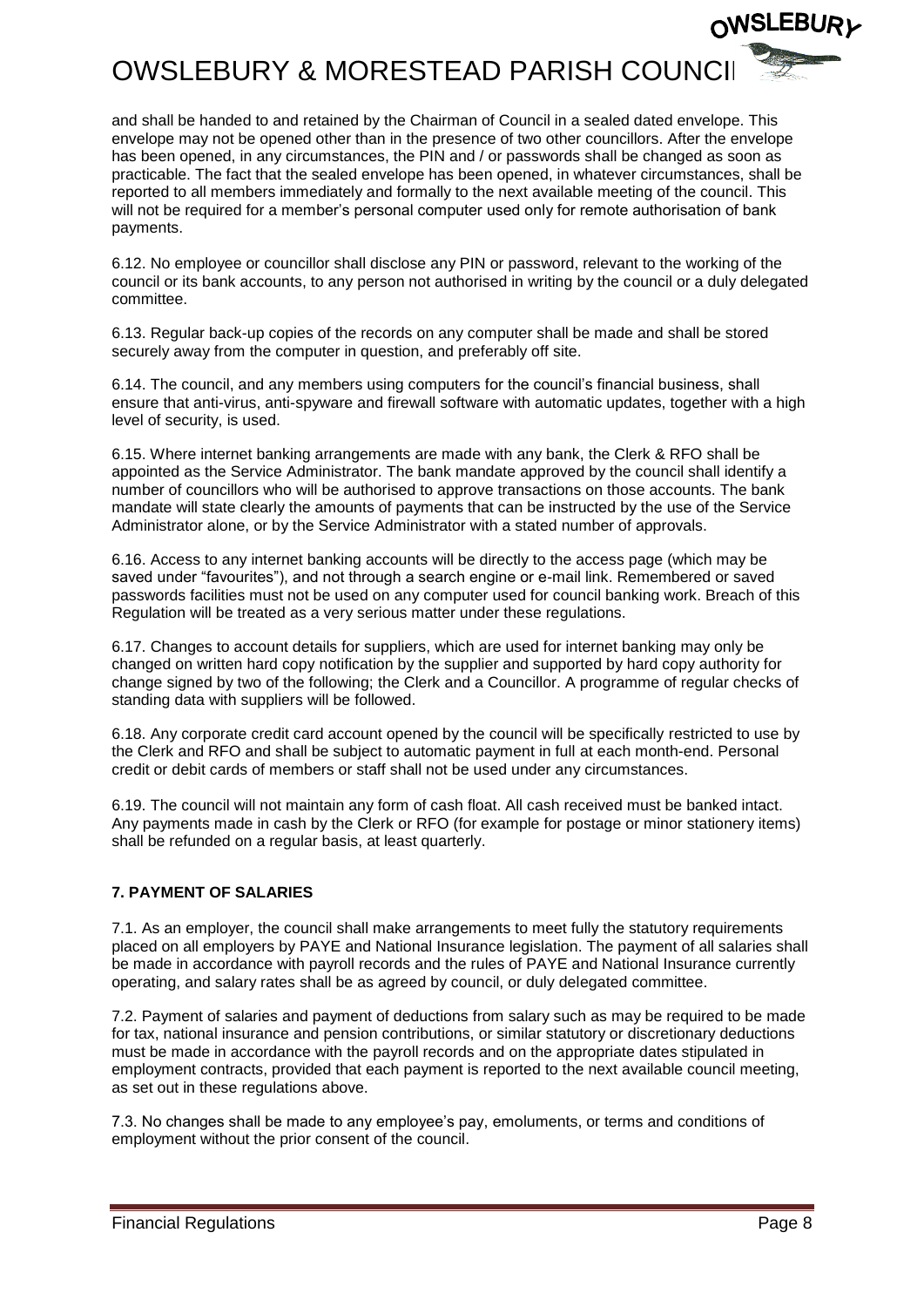

7.4. Each and every payment to employees of net salary and to the appropriate creditor of the statutory and discretionary deductions shall be recorded in a separate confidential record (confidential cash book). This confidential record is not open to inspection or review (under the Freedom of Information Act 2000 or otherwise) other than:

a) by any councillor who can demonstrate a need to know;

- b) by the internal auditor;
- c) by the external auditor; or

d) by any person authorised under Audit Commission Act 1998, or any superseding legislation.

7.5. The total of such payments in each calendar month shall be reported with all other payments as made as may be required under these Financial Regulations, to ensure that only payments due for the period have actually been paid.

7.6. An effective system of personal performance management should be maintained for the senior officers.

7.7. Any termination payments shall be supported by a clear business case and reported to the council. Termination payments shall only be authorised by council.

7.8. Before employing interim staff the council must consider a full business case.

#### **8. LOANS AND INVESTMENTS**

8.1. All borrowings shall be effected in the name of the council, after obtaining any necessary borrowing approval. Any application for borrowing approval shall be approved by Council as to terms and purpose. The application for borrowing approval, and subsequent arrangements for the loan shall only be approved by full council.

8.2. Any financial arrangement which does not require formal borrowing approval from the Secretary of State/Welsh Assembly Government (such as Hire Purchase or Leasing of tangible assets) shall be subject to approval by the full council. In each case a report in writing shall be provided to council in respect of value for money for the proposed transaction.

8.3. The council will arrange with the council's banks and investment providers for the sending of a copy of each statement of account to the Chairman of the council at the same time as one is issued to the Clerk or RFO.

8.4. All loans and investments shall be negotiated in the name of the council and shall be for a set period in accordance with council policy.

8.5. The council shall consider the need for an Investment Strategy and Policy which, if drawn up, shall be in accordance with relevant regulations, proper practices and guidance. Any Strategy and Policy shall be reviewed by the council at least annually.

8.6. All investments of money under the control of the council shall be in the name of the council.

8.7. All investment certificates and other documents relating thereto shall be retained in the custody of the RFO.

8.8. Payments in respect of short term or long term investments, including transfers between bank accounts held in the same bank, or branch, shall be made in accordance with Regulation 5 (Authorisation of payments) and Regulation 6 (Instructions for payments).

#### **9. INCOME**

9.1. The collection of all sums due to the council shall be the responsibility of and under the supervision of the RFO.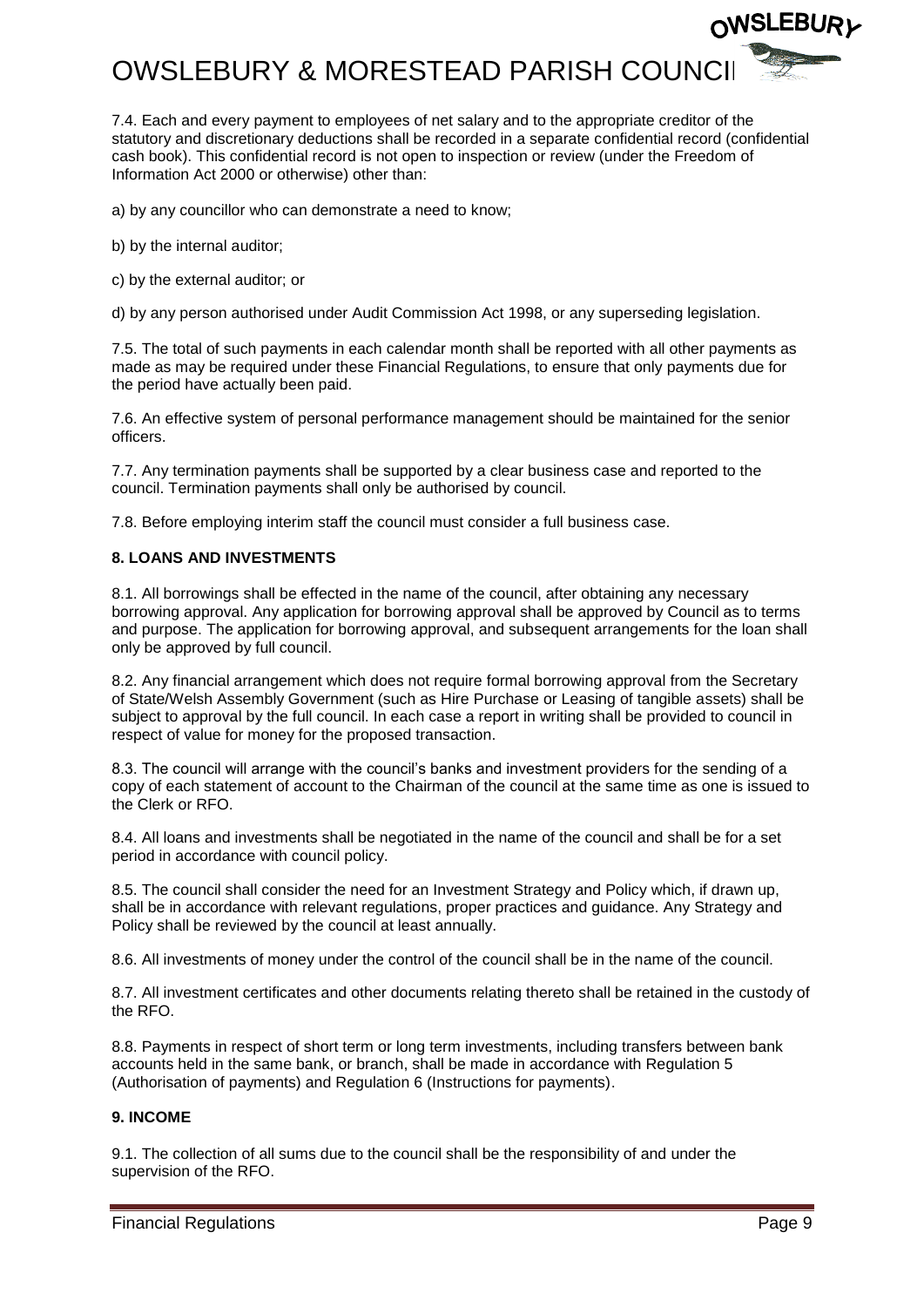

9.2. Particulars of all charges to be made for work done, services rendered or goods supplied shall be agreed annually by the council, notified to the RFO and the RFO shall be responsible for the collection of all accounts due to the council.

9.3. The council will review all fees and charges at least annually, following a report of the Clerk.

9.4. Any sums found to be irrecoverable and any bad debts shall be reported to the council and shall be written off in the year.

9.5. All sums received on behalf of the council shall be banked intact as directed by the RFO. In all cases, all receipts shall be deposited with the council's bankers with such frequency as the RFO considers necessary.

9.6. The origin of each receipt shall be entered on the paying-in slip.

9.7. Personal cheques shall not be cashed out of money held on behalf of the council.

9.8. The RFO shall promptly complete any VAT Return that is required. Any repayment claim due in accordance with VAT Act 1994 section 33 shall be made at least annually coinciding with the financial year end.

9.9. Where any significant sums of cash are regularly received by the council, the RFO shall take such steps as are agreed by the council to ensure that more than one person is present when the cash is counted in the first instance, that there is a reconciliation to some form of control such as ticket issues, and that appropriate care is taken in the security and safety of individuals banking such cash.

9.10. Any income arising which is the property of a charitable trust shall be paid into a charitable bank account. Instructions for the payment of funds due from the charitable trust to the council (to meet expenditure already incurred by the authority) will be given by the Managing Trustees of the charity meeting separately from any council meeting (see also Regulation 16 below).

#### **10. ORDERS FOR WORK, GOODS AND SERVICES**

10.1. An official order or letter shall be issued for all work, goods and services unless a formal contract is to be prepared or an official order would be inappropriate. Copies of orders shall be retained.

10.2. Order books shall be controlled by the RFO.

10.3. All members and officers are responsible for obtaining value for money at all times. An officer issuing an official order shall ensure as far as reasonable and practicable that the best available terms are obtained in respect of each transaction, usually by obtaining three or more quotations or estimates from appropriate suppliers, subject to any *de minimis* provisions in Regulation 11.1 below.

10.4. A member may not issue an official order or make any contract on behalf of the council.

10.5. The RFO shall verify the lawful nature of any proposed purchase before the issue of any order, and in the case of new or infrequent purchases or payments, the RFO shall ensure that the statutory authority shall be reported to the meeting at which the order is approved so that the minutes can record the power being used.

#### **11. CONTRACTS**

11.1. Procedures as to contracts are laid down as follows:

a. Every contract shall comply with these financial regulations, and no exceptions shall be made otherwise than in an emergency provided that this regulation need not apply to contracts which relate to items (i) to (vi) below:

i. for the supply of gas, electricity, water, sewerage and telephone services;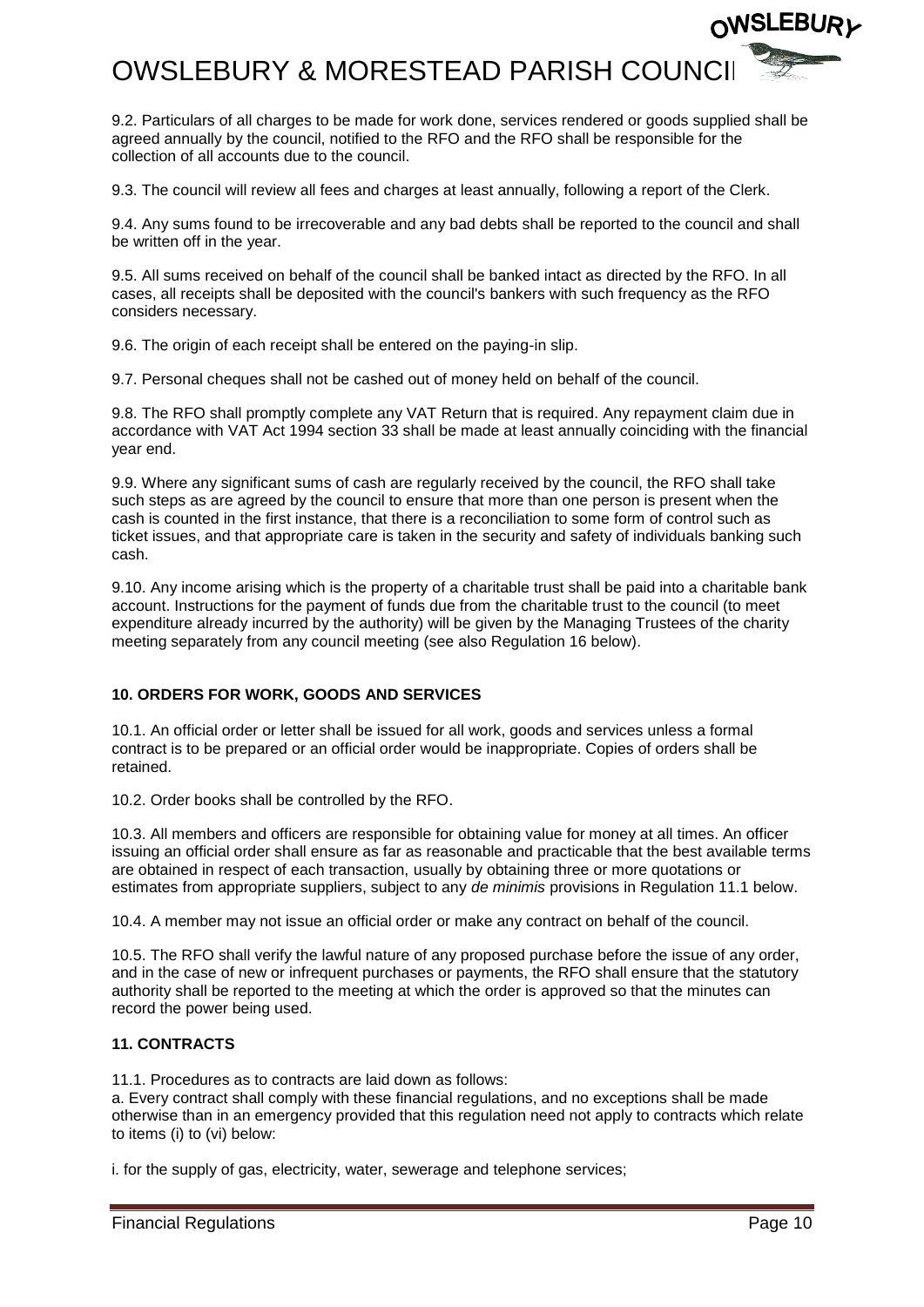## OWSLEBURY & MORESTEAD PARISH COUNC

ii. for specialist services such as are provided by solicitors, accountants, surveyors and planning consultants;

iii. for work to be executed or goods or materials to be supplied which consist of repairs to or parts for existing machinery or equipment or plant;

iv. for work to be executed or goods or materials to be supplied which constitute an extension of an existing contract by the council;

v. for additional audit work of the external auditor up to an estimated value of £500 (in excess of this sum the Clerk and RFO shall act after consultation with the Chairman and Vice Chairman of council); and

vi. for goods or materials proposed to be purchased which are proprietary articles and / or are only sold at a fixed price.

b. Where the council intends to procure or award a public supply contract, public service contract or public works contract as defined by The Public Contracts Regulations 2015 ("the Regulations") which is valued at £25,000 or more, the council shall comply with the relevant requirements of the Regulations.

c. The full requirements of The Regulations, as applicable, shall be followed in respect of the tendering and award of a public supply contract, public service contract or public works contract which exceed thresholds in The Regulations set by the Public Contracts Directive 2014/24/EU (which may change from time to time).

d. When applications are made to waive financial regulations relating to contracts to enable a price to be negotiated without competition the reason shall be embodied in a recommendation to the council.

e. Such invitation to tender shall state the general nature of the intended contract and the Clerk shall obtain the necessary technical assistance to prepare a specification in appropriate cases. The invitation shall in addition state that tenders must be addressed to the Clerk in the ordinary course of post. Each tendering firm shall be supplied with a specifically marked envelope in which the tender is to be sealed and remain sealed until the prescribed date for opening tenders for that contract.

f. All sealed tenders shall be opened at the same time on the prescribed date by the Clerk in the presence of at least one member of council.

g. Any invitation to tender issued under this regulation shall be subject to Standing Orders 4 and shall refer to the terms of the Bribery Act 2010.

h. When it is to enter into a contract of less than £25,000 in value for the supply of goods or materials or for the execution of works or specialist services other than such goods, materials, works or specialist services as are excepted as set out in paragraph (a) the Clerk or RFO shall obtain 3 quotations (priced descriptions of the proposed supply); where the value is below £3,000 and above £100 the Clerk or RFO shall strive to obtain 3 estimates. Otherwise, Regulation 10.3 above shall apply.

i. The council shall not be obliged to accept the lowest or any tender, quote or estimate.

j. Should it occur that the council, or duly delegated committee, does not accept any tender, quote or estimate, the work is not allocated and the council requires further pricing, provided that the specification does not change, no person shall be permitted to submit a later tender, estimate or quote who was present when the original decision making process was being undertaken.

#### **12. PAYMENTS UNDER CONTRACTS FOR BUILDING OR OTHER CONSTRUCTION WORKS (PUBLIC WORKS CONTRACTS)**

**ISLEBURレ**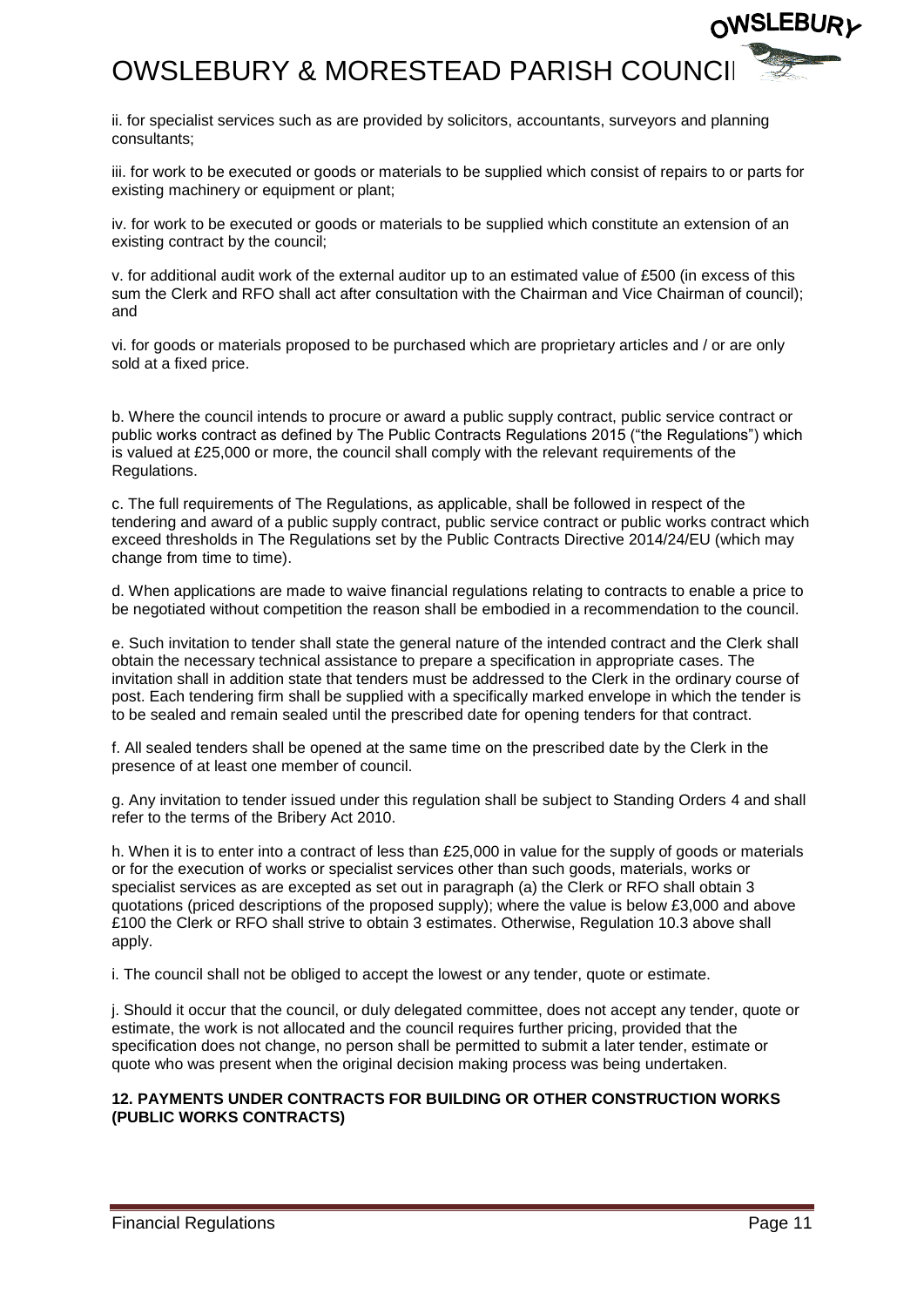

12.1. Payments on account of the contract sum shall be made within the time specified in the contract by the RFO upon authorised certificates of the architect or other consultants engaged to supervise the contract (subject to any percentage withholding as may be agreed in the particular contract).

12.2. Where contracts provide for payment by instalments the RFO shall maintain a record of all such payments. In any case where it is estimated that the total cost of work carried out under a contract, excluding agreed variations, will exceed the contract sum of 5% or more a report shall be submitted to the council.

12.3. Any variation to a contract or addition to or omission from a contract must be approved by the council and Clerk to the contractor in writing, the council being informed where the final cost is likely to exceed the financial provision.]

#### **13. STORES AND EQUIPMENT**

13.1. The officer in charge of each section shall be responsible for the care and custody of stores and equipment in that section.

13.2. Delivery notes shall be obtained in respect of all goods received into store or otherwise delivered and goods must be checked as to order and quality at the time delivery is made.

13.3. Stocks shall be kept at the minimum levels consistent with operational requirements.

13.4. The RFO shall be responsible for periodic checks of stocks and stores at least annually.

#### **14. ASSETS, PROPERTIES AND ESTATES**

14.1. The Clerk shall make appropriate arrangements for the custody of all title deeds and Land Registry Certificates of properties held by the council. The RFO shall ensure a record is maintained of all properties held by the council, recording the location, extent, plan, reference, purchase details, nature of the interest, tenancies granted, rents payable and purpose for which held in accordance with Accounts and Audit Regulations.

14.2. No tangible moveable property shall be purchased or otherwise acquired, sold, leased or otherwise disposed of, without the authority of the council, together with any other consents required by law, save where the estimated value of any one item of tangible movable property does not exceed £250.

14.3. No real property (interests in land) shall be sold, leased or otherwise disposed of without the authority of the council, together with any other consents required by law. In each case a report in writing shall be provided to council in respect of valuation and surveyed condition of the property (including matters such as planning permissions and covenants) together with a proper business case (including an adequate level of consultation with the electorate).

14.4. No real property (interests in land) shall be purchased or acquired without the authority of the full council. In each case a report in writing shall be provided to council in respect of valuation and surveyed condition of the property (including matters such as planning permissions and covenants) together with a proper business case (including an adequate level of consultation with the electorate).

14.5. Subject only to the limit set in Regulation 14.2 above, no tangible moveable property shall be purchased or acquired without the authority of the full council. In each case a report in writing shall be provided to council with a full business case.

14.6. The RFO shall ensure that an appropriate and accurate Register of Assets and Investments is kept up to date. The continued existence of tangible assets shown in the Register shall be verified at least annually, possibly in conjunction with a health and safety inspection of assets.

#### **15. INSURANCE**

15.1. Following the annual risk assessment (per Regulation 17), the RFO shall effect all insurances and negotiate all claims on the council's insurers in consultation with the Clerk.